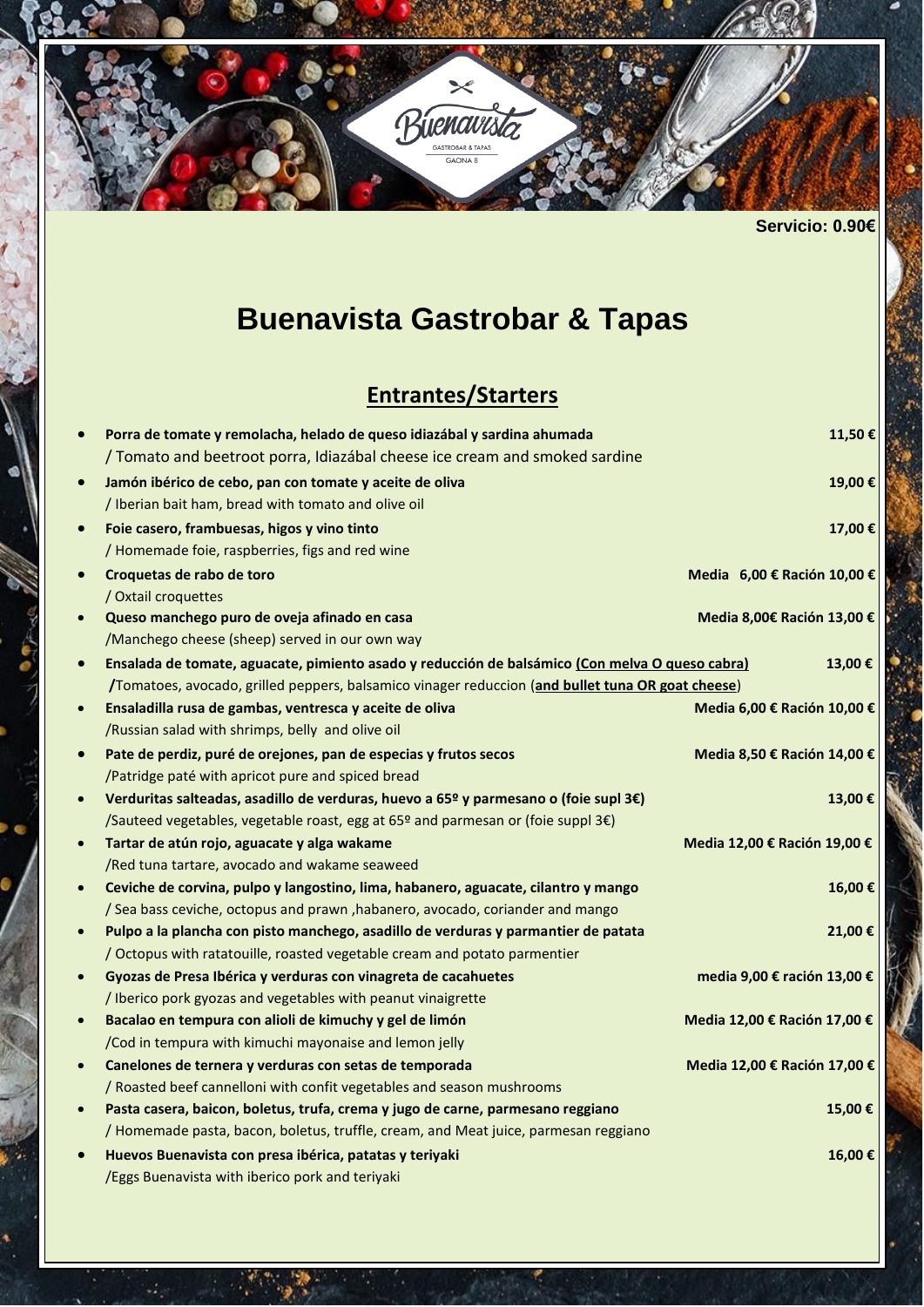### **Arroces y Fideua (precio por persona) Rice and Fideua (price per person)**

 $\times$ Buenavista

#### **\*Dado a la alta demanda de paellas, solo se puede pedir una variad por messa, consulte camarero \*Due to the high demand for paellas, you can only order one variety per table, ask the waiter.**

| Paella a banda, gambas y sepia /Paella with cuttlefish (min 2 pax)                         | 15,50€  |
|--------------------------------------------------------------------------------------------|---------|
| Arroz negro de calamares /Black rice with squid ink (min 2 pax)                            | 15,50€  |
| Paella de Bogavante / Lobster paella (min 2 pax)                                           | 21,00 € |
| Paella de pulpo y alcachofas y ajetes tiernos (min 2 pax)                                  | 17,50€  |
| /Octopus paella and artichokes and tender garlic (min 2 pax)                               |         |
| Paella de secreto ibérico y verdura /Paella with Iberian secret and vegetables (min 2 pax) | 19,00€  |
| Paella de pollo de corral con alcachofas y judías verdes (min 2 pax)                       | 16,00€  |
| /Free range chicken paella with artichokes and green beens (min 2 pax)                     |         |
| <b>Fideua de bogavante</b> / Lobster fideua (min 2pax)                                     | 21,00 € |
| <b>Fideua de pescado y marisco</b> / Fish and seafood fideua (min 2 pax)                   | 16,50€  |
| Fideua negra de calamar / Squid and squidink fideua (min 2 pax)                            | 15,50€  |
| Arroz caldoso de bogavante / Soupy rice Lobster (min 2pax)                                 | 21,00 € |
| Arroz caldoso de pollo de corral con alcachofas y judías verdes (min 2 pax)                | 16,00€  |
| / Free range chicken Soupy rice with artichokes and green beens (min 2pax)                 |         |
| Arroz caldoso de pulpo y alcachofas y ajetes tiernos (min 2 pax)                           | 17,50€  |
| / Octopus Soupy rice and artichokes and tender garlic (min 2pax)                           |         |

#### **Carnes y Pescado/Meat and fish**

|           | Bacalao confitado, crema coliflor, tomate y albahaca<br>/Confit cod with cauliflower pureé, tomato and basil                                                                     | Media 12 00 € Ración 19,00 € |
|-----------|----------------------------------------------------------------------------------------------------------------------------------------------------------------------------------|------------------------------|
| $\bullet$ | Costilla de cerdo asada, salsa barbacoa casera y arroz especiado<br>/Grilled pork ribs, barbecue sauce and spiced rice                                                           | Media 12,00 € Ración 19,00 € |
| $\bullet$ | Carrillera de ternera, parmentier de patata y champiñones<br>/Beef cheek, potato parmentier and mushrooms                                                                        | Media 12,00 € Ración 19,00 € |
|           | Cordero con curry casero y cous-cous<br>/Lamb with homemade curry and couscous                                                                                                   | Media 12,00 € Ración 19,00 € |
| $\bullet$ | Presa Ibérica Bellota ahumada y cocida a 65º, puré de manzana asada y salsa de mostaza<br>/Iberico pork loin smoked and cooked at 65º, caramelized appel pureé and mustard sauce | 22,00€                       |
| $\bullet$ | Costilla de ternera asada, puré de zanahoria, y patatas baby<br>/ Rib Beef roasted, carrot puree, baby potatoes                                                                  | 20,00 €                      |
| $\bullet$ | Chuletón de vaca gallega (500gr) con patatas y pimientos<br>/Dried aged beef from Galicia (500gr) with potatoes and peppers                                                      | 28,00 €                      |
|           | Cochinillo Segoviano, apio-nabo y jugo de carne<br>/ Segovian suckling pig, celeriac and Meat juice                                                                              | 23,00 €                      |
|           | <b>Postres</b>                                                                                                                                                                   |                              |
|           | Tarta de queso estilo vasca con coulis de frutos rojos<br>/Buenavista cheese cake                                                                                                | $6,00 \in$                   |
|           | Coulant de chocolate negro, helado de mango y crumble<br>Dark chocolate coulant, mango ice cream and crumble                                                                     | 7,00€                        |
| $\bullet$ | Milhojas rellenas de crema de pastelera y fresas<br>/Millefeuille with vainilla cream and strwberrie                                                                             | $6,00 \in$                   |
|           | Piña asada, coco, maracuya y chocolate blanco tostado<br>/ Grilled pineapple, coconut, passion fruit and toasted white chocolate                                                 | 7,00€                        |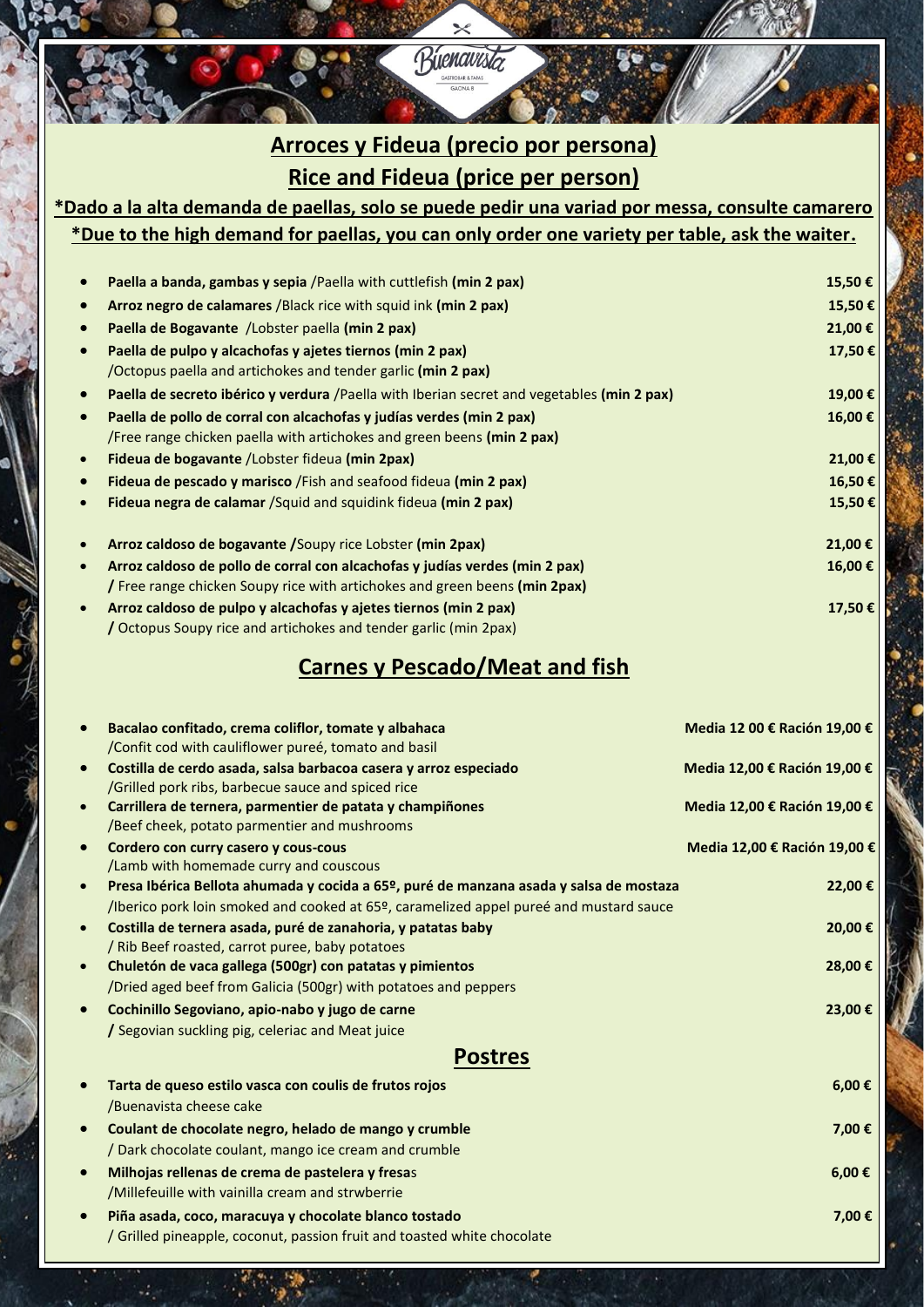



Cervezas / Beer

Refrescos / Refreshments

| Copa<br>Victoria<br>Voll Dam<br>Alh ambra verde<br>Cerveza artesan al                                               |                                                                 | 2.00 €<br>2.20 €<br>2.70€<br>2.70 €<br>3.75€ | Coca-Cola<br>Fanta<br>Sprite<br>Zumos<br>Agua (500 ml)<br>Agua (11) |                            | 2.00€<br>2.00€<br>2.00 €<br>2.00€<br>1.50€<br>2.00€ |
|---------------------------------------------------------------------------------------------------------------------|-----------------------------------------------------------------|----------------------------------------------|---------------------------------------------------------------------|----------------------------|-----------------------------------------------------|
|                                                                                                                     | Sangrías                                                        |                                              |                                                                     | $\text{Copa}/\text{Glass}$ | Jarra/Jar                                           |
| Sangría                                                                                                             |                                                                 |                                              |                                                                     | 3.50€                      | 14.00 €                                             |
| Sangría de Cava<br>Cerveza                                                                                          |                                                                 |                                              |                                                                     | 4.50€                      | 18.00€<br>7.00€                                     |
|                                                                                                                     | <b>Vinos Generosos</b>                                          |                                              |                                                                     | $\text{Copa}/\text{Glass}$ | Botella/Bottle                                      |
|                                                                                                                     | Molino Real, D.O Sierras de Málaga (Moscatel de Alejandría)     |                                              |                                                                     | 4.00€                      | 24.00 €                                             |
| PX Viña 98, D.O Jerez (Pedro Ximenes)                                                                               |                                                                 |                                              |                                                                     | 3.50€                      | 20.00 €                                             |
|                                                                                                                     | Cavas Y Champagne                                               |                                              |                                                                     |                            | Botella/Bottle                                      |
| -Benjamin Brut Nature                                                                                               |                                                                 |                                              |                                                                     |                            | 4,50€                                               |
|                                                                                                                     | -Rovellats Brut Nature, D.O Cava (Xarel-lo, Macabeo, Parellada) |                                              |                                                                     |                            | 17,00 €                                             |
| -Rovellats Brut Imperial Rosé, D.O (Garnacha, Monastrell)<br>-Pierre gobillard brut reserve 1º cru, D.O.C Champagne |                                                                 |                                              |                                                                     | 20,00 €                    |                                                     |
| (Pinot Noir, Chandonnay)                                                                                            |                                                                 |                                              |                                                                     |                            | 40,00 €                                             |
| -Pol Roger Brut Reserva, D.O.CChampagne                                                                             |                                                                 |                                              |                                                                     |                            |                                                     |
| (Pinot Noir, Pinot Menier, Chardonnay)                                                                              |                                                                 |                                              |                                                                     |                            | 55,00 €                                             |
|                                                                                                                     | <b>Vinos Blancos</b>                                            |                                              |                                                                     | Copa/Glass                 | Botella/Bottle                                      |
| -Lorenzo Calchazo, D.O Rueda (Verdejo)                                                                              |                                                                 |                                              |                                                                     | 3.00€                      | 14.00€                                              |
|                                                                                                                     | -El Rincon de Nekeas, D.O Navarra (Viura, Chardonnay)           |                                              |                                                                     | 3.50€                      | 15.00 €                                             |
| -K-Naia, D. O Navarra (Verdejo)                                                                                     |                                                                 |                                              |                                                                     | 3.00€                      | 15.00 €                                             |
| -Shaya, Rueda (Verdejo)                                                                                             |                                                                 |                                              |                                                                     |                            | 20.00€                                              |
| -S-Naia, D.O Rueda (Souvignon Blanc)<br>-O fillo Da Condesa (Albariño)                                              |                                                                 |                                              |                                                                     | 3.50€                      | 18.00€<br>18.00€                                    |
| -Nora, D.O Rias Baixas (Albariño)                                                                                   |                                                                 |                                              |                                                                     |                            | 21.00 €                                             |
|                                                                                                                     | -Mountain, D.O Sierras de Málaga (Moscatel seco)                |                                              |                                                                     |                            | 21.00€                                              |
|                                                                                                                     | -Mount Nelson, D.O Nueva Zelanda (Souvignon Blanc)              |                                              |                                                                     |                            | 28.00 €                                             |
| -Gueguen Chablis Cuvée 1975 villos vignes, D.O.C Borgoña (Francia)                                                  |                                                                 |                                              |                                                                     |                            | 35.00€                                              |
| -Andrian pinot grigio D.O.C.G ALTO ADIGE (Italia)                                                                   |                                                                 |                                              |                                                                     |                            | 20.00€                                              |